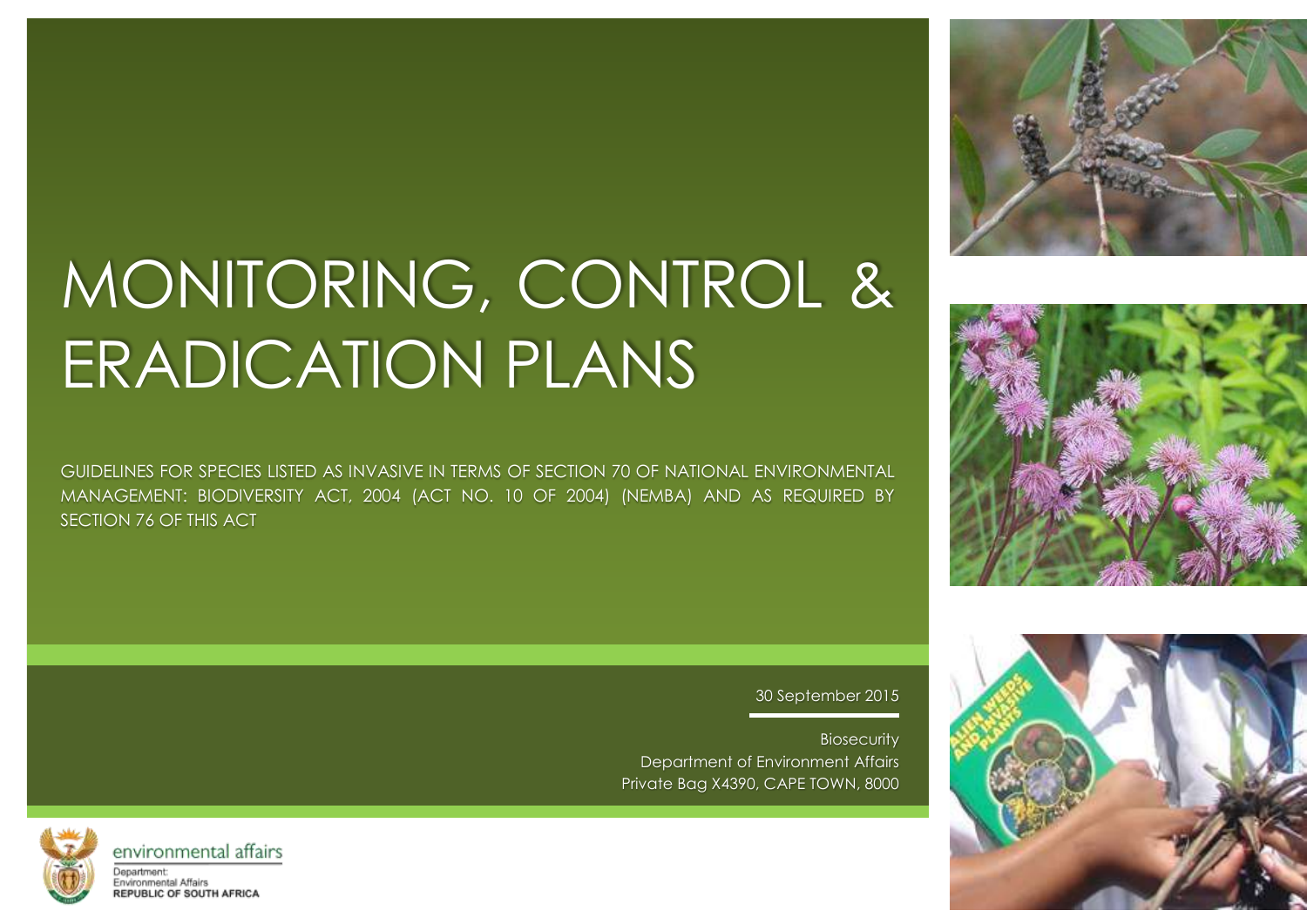## **GUIDELINES FOR MONITORING, CONTROL AND ERADICATION PLANS AS REQUIRED BY SECTION 76 OF THE NATIONAL ENVIRONMENTAL MANAGEMENT: BIODIVERSITY ACT, 2004 (ACT NO. 10 OF 2004) (NEMBA) FOR SPECIES LISTED AS INVASIVE IN TERMS OF SECTION 70 OF THIS ACT**

30 September 2015

**Biosecurity** Department of Environment Affairs Private Bag X4390, CAPE TOWN, 8000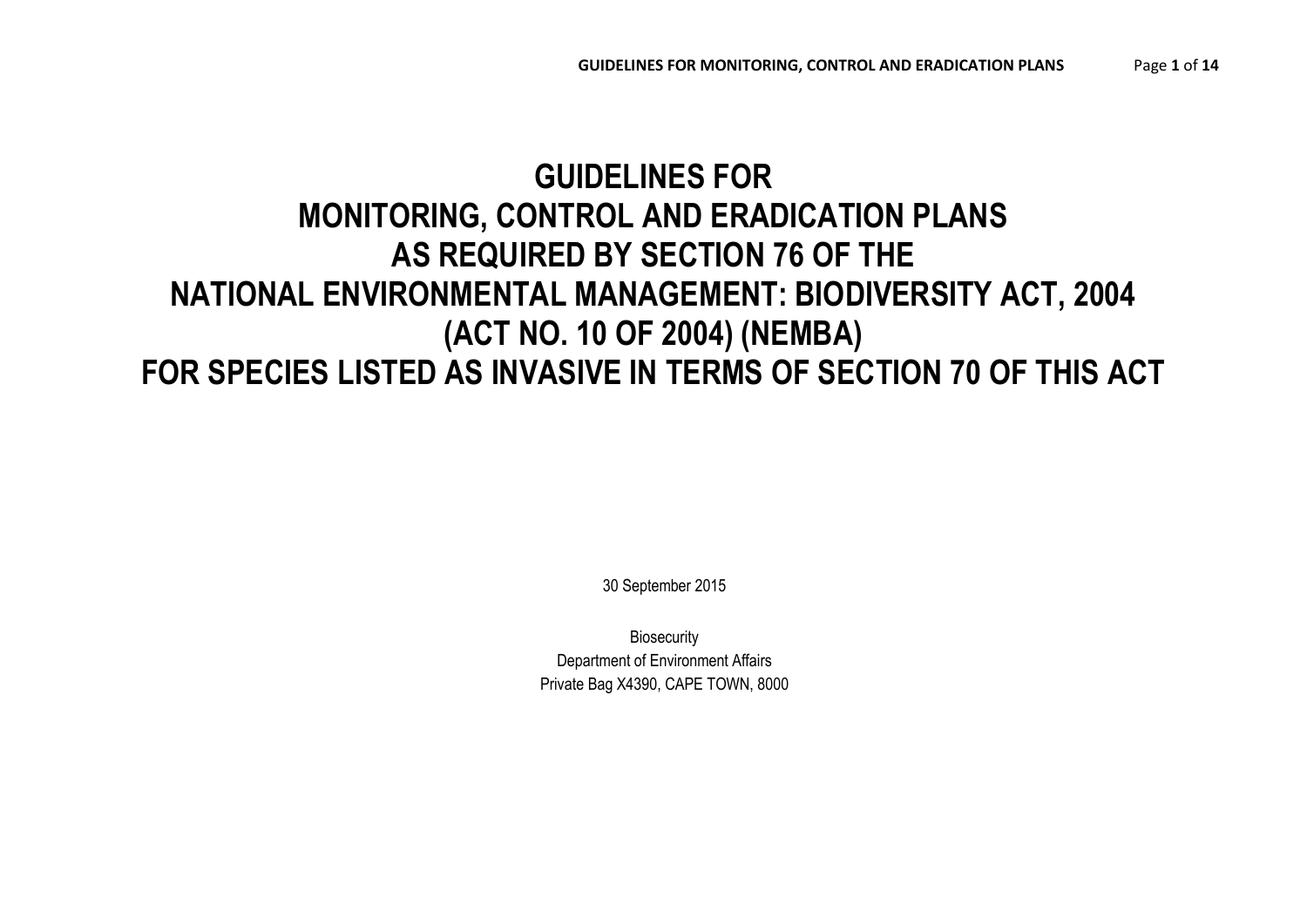#### **CONTENTS**

#### 1. Executive Summary

2. The Legislative Background to these Guidelines

#### 3. The Framework Guidelines

- 3.1 Compiling the List of Invasive Species for the Area
- 3.2 Describing the parts of the relevant land that are infested with Listed Invasive Species
- 3.3 Assessing the extent of infestations
- 3.4 Reporting on the efficacy of previous control or eradication measures
- 3.5 The current measures to monitor, control or eradicate Listed Invasive Species
- 3.6 The measurable indicators of progress and success, and indications of when the Control Plan is to be completed

#### **Addendum A:** A Generalised Table of Contents for a Monitoring, Control and Eradication Plan

#### **Annexes to these Guidelines**

- a. Annex 1. [Government Notice, Regulation No. 598 National Environmental Management: Biodiversity Act \(10/2004\): Alien and Invasive Species Regulations, 2014](https://www.environment.gov.za/shttps:/www.environment.gov.za/sites/default/files/legislations/nemba10of2004_alienandinvasive_speciesregulations.pdf) (Government Gazette No. 37885).
- **b.** Annex 2. [Government Notice, No. 599 National Environmental Management: Biodiversity Act \(10/2004\): Alien and Invasive Species List, 2014](https://www.environment.gov.za/sites/default/files/gazetted_notices/nemba10of2004_alienandinvasive_speciesrelist.pdf) (Government Gazette No. 37886)

These Guidelines are relevant regardless of the type of statutory body (including municipal authorities) that is responsible for the land parcel, the size of the land parcel, the ecosystems it includes, and the type of Listed Invasive Species) that are to be managed in the land parcel.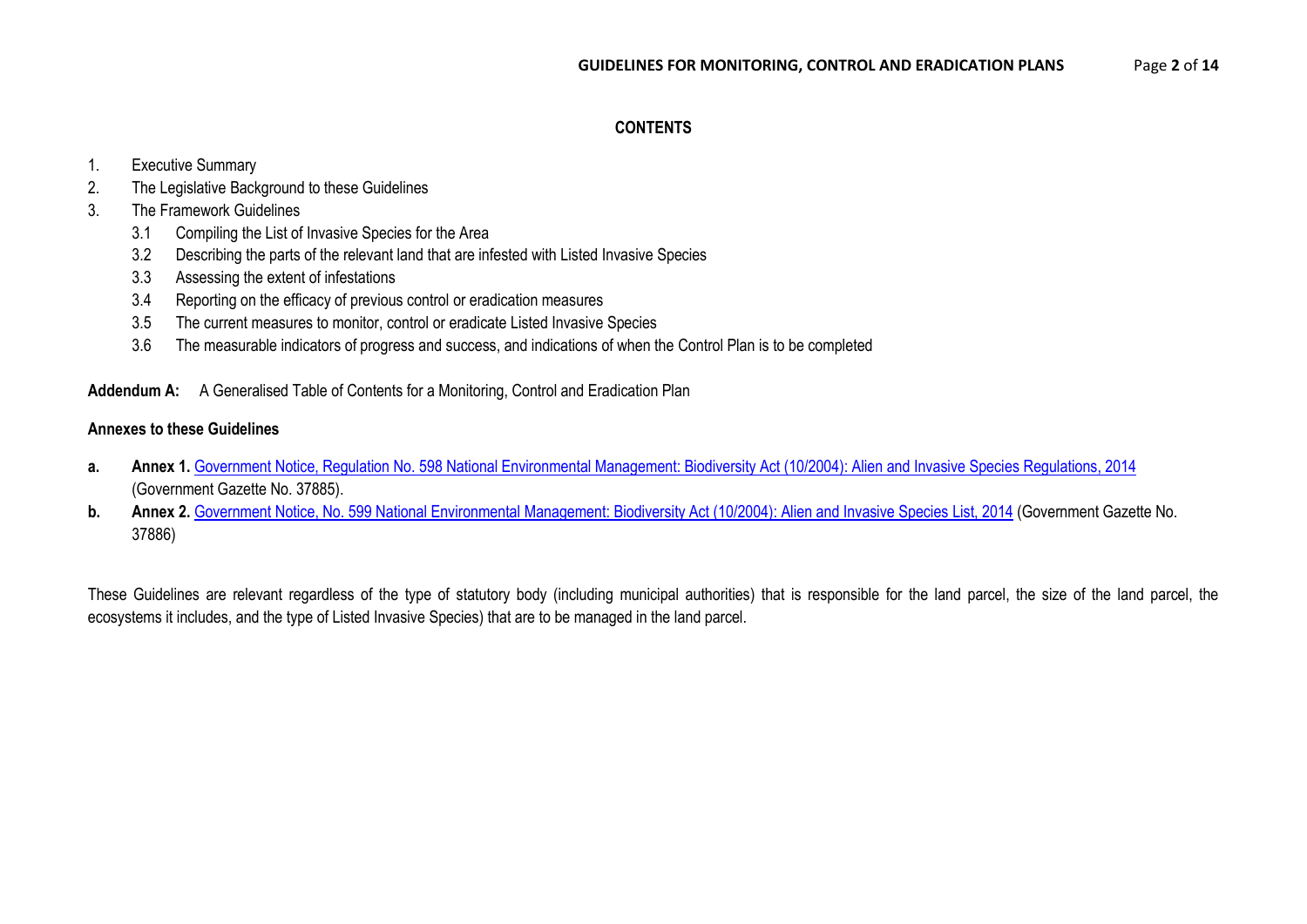#### **1. Executive Summary**

Management Authorities of all Protected Areas and of Organs of State (e.g. municipalities) are obliged in terms of the National Environmental Management: Biodiversity Act (Act 10 of 2004) and its Regulations (Alien and Invasive Species Regulations, 2014). Section 76 of the Act requires that all Protected Area Management Authorities and all other "Organs of State in all spheres of government", including all municipalities, draw up an "Invasive Species Monitoring, Control and Eradication Plan for land under their control," [Hereafter termed a Control Plan]. These plans have to cover all Listed Invasive Species in terms of Section 70(1) of this Act.

The Guidelines have been drawn up to follow the legal requirements of the Act. They have been kept as simple and straight-forward as possible with minimal use of specialized terminology and acronyms. Hypothetical examples have been inserted wherever this has been thought to be useful. The Guidelines are intended to be usable by any land manager: However, the identification of Listed Invasive Species and some of the more technical aspects, such as measuring the extent of invasive species infestations and formulating optimal control strategies, or choosing optimal control techniques, should preferably be done either by an expert trained in the management of invasive species or with the assistance and guidance of such an expert.

The Guidelines include a generalised Table of Contents of a Control Plan, as a template which Management Authorities may wish to follow. There might have to be deviations from this template to meet the particular requirements of the area for which the plan is being drawn up. The Department of Environmental Affairs will, in time, be loading up examples of Control Plans on its website, to give practical expression to these Guidelines.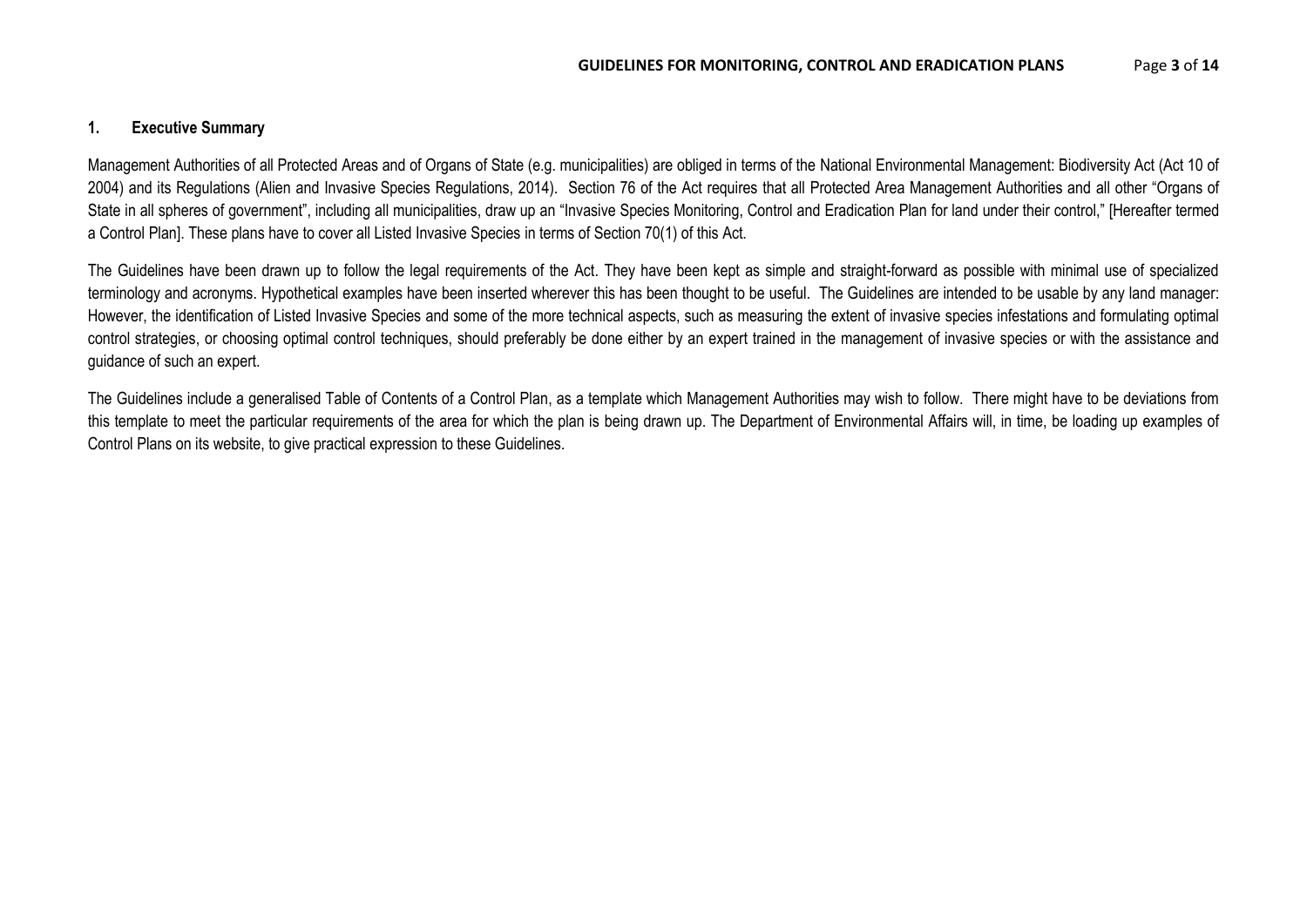#### **2. The Legislative and Policy Background to these Guidelines**

The Regulations on the management of Listed Alien and Invasive Species under the National Environmental Management: Biodiversity Act [hereafter termed "NEMBA"] were promulgated on 1 August 2014 as Regulation Gazette No. 10244 in Volume 590 of the South African Government Gazette (Publication No. 37885). These regulations came into effect on 1 October 2014. (They are annexed to this report as Annex 1.)

In Chapter 4, "National Framework Documents", Section 8, entitled "Invasive Species Monitoring, Control and Eradication Plans", states *inter alia* that "The Minister must - (a) within one year of the date on which these regulations come into effect, develop guidelines for the development of Invasive Species Monitoring, Control and Eradication Plans for Listed Invasive Species as contemplated in section 76 of the Act".

The Listed Invasive Species were also published on 1 August 2014 as Government Notice No. 599 National Environmental Management: Biodiversity Act (10/2004): "Alien and Invasive Species List, 2014" also in Volume 590 of the South African Government Gazette (Publication No. 37886). In terms of the Act's Section 70 (1), 559 species /groups of species were listed (they are annexed to this report as Annex 2). It is the management of these species [hereafter termed "Listed Invasive Species"] that is covered by this Framework Guidelines Document. These Lists also came into effect on 1 October 2014. However, the Lists will be regularly updated, in order to correct nomenclature, and addressing other changes to the Listed Invasive Species. The first amended Lists are about to be published in the Government Gazette. Further updates will occur, and will be able to be found on the website after publication.

NEMBA Sections 75 and 76 are very specific in terms of who must develop these Invasive Species Monitoring, Control and Eradication Plans, what the plans must include and how they should be implemented, *i.e.*:

#### *"Control and eradication of listed invasive species*

*75. (1) Control and eradication of a listed invasive species must be carried out by means of methods that are appropriate for the species concerned and the environment in which it occurs.*

*(2) Any action taken to control and eradicate a listed invasive species must be executed with caution and in a manner that may cause the least possible harm to biodiversity and damage to the environment.*

*(3) The methods employed to control and eradicate a listed invasive species must also be directed at the offspring, propagating material and re-growth of such invasive species in order to prevent such species from producing offspring, forming seed, regenerating or re-establishing itself in any manner.*

*(4) The Minister must ensure the coordination and implementation of programmes for the prevention, control or eradication of invasive species.*

*(5) The Minister may establish an entity consisting of public servants to coordinate and implement programmes for the prevention, control or eradication of invasive species.*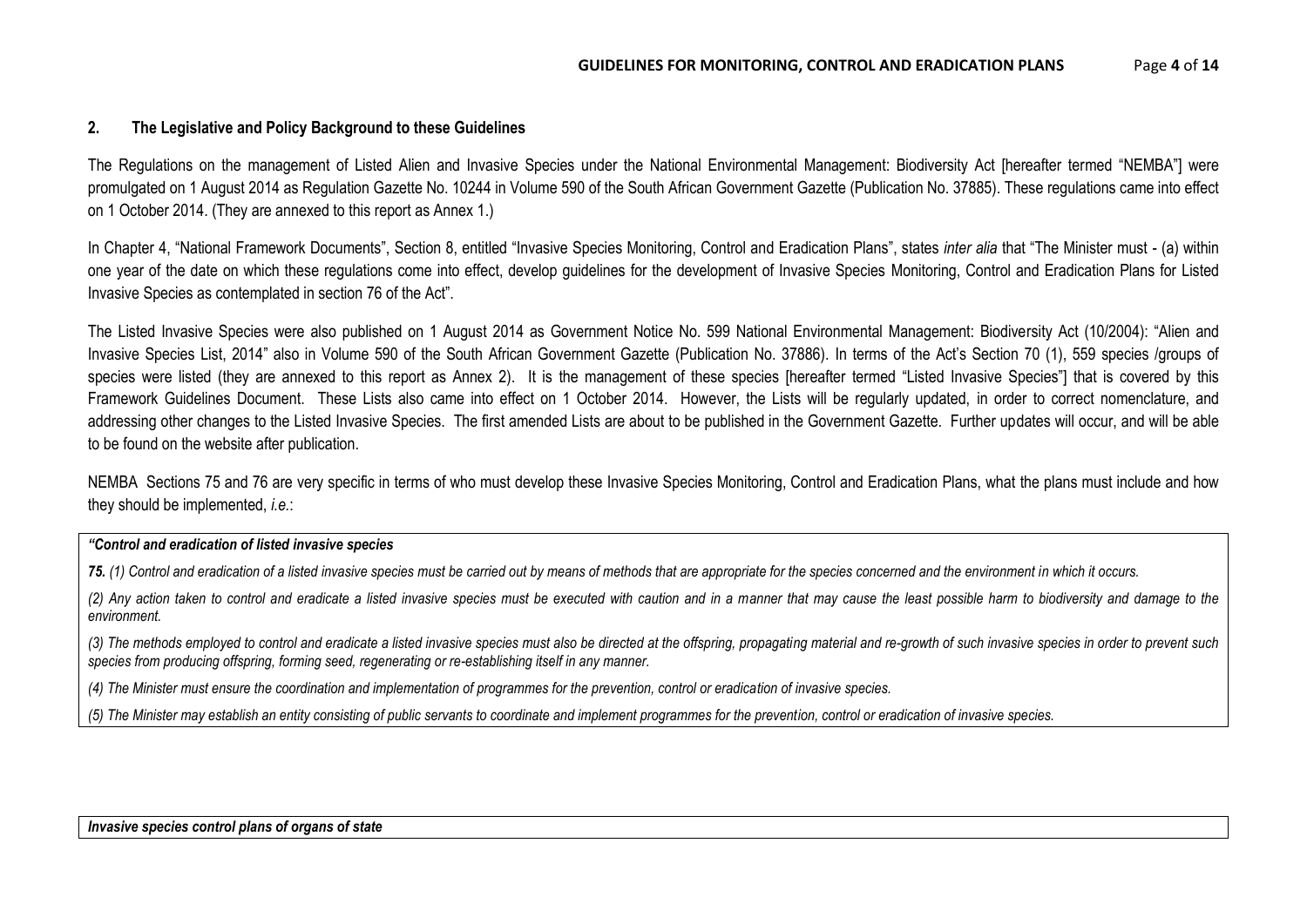*76. (1) The management authority of a protected area preparing a management plan for the area in terms of the Protected Areas Act must incorporate into the management plan an invasive species control and eradication strategy. (2) (a) All organs of state in all spheres of government must prepare an invasive species monitoring, control and eradication plan for land under their control, as part of their environmental plans in accordance with section 11 of the National Environmental Management Act. " (b) The invasive species monitoring, control and eradication plans of municipalities must be part of their integrated development plans. (3) The Minister may request the Institute<sup>1</sup> to assist municipalities in performing their duties in terms of subsection (2). (4) An invasive species monitoring, control and eradication plan must include - (a) a detailed list and description of any listed invasive species occurring on the relevant land; (b) a description of the parts of that land that are infested with such listed invasive species; (c) an assessment of the extent of such infestation; (d) a status report on the efficacy of previous control and eradication measures (e) the current measures to monitor, control and eradicate such invasive species; and (f) measurable indicators of progress and success, and indications of when the Control Plan is to be completed."*

In preparing its guidelines for Control Plans by Protected Area Management Authorities and Organs of State, the Department of Environmental Affairs has taken into cognizance all other pertinent international and national legal requirements. These include international treaties, national laws, provincial ordinances and municipal bylaws and other relevant legislation. These are summarized in **Addendum B**

The Control Plans for every Protected Area and every other relevant land area managed by an Organ of State (including municipalities) have to be compiled and a copy of the plan submitted to SANBI within a year of these Framework Guidelines having been posted on the Department of Environmental Affairs' website on 30 September 2015.

 $\overline{\phantom{a}}$ 

<sup>1</sup> "The Institute" in terms of NEMBA is the South African National Biodiversity Institute (hereafter referred to as SANBI).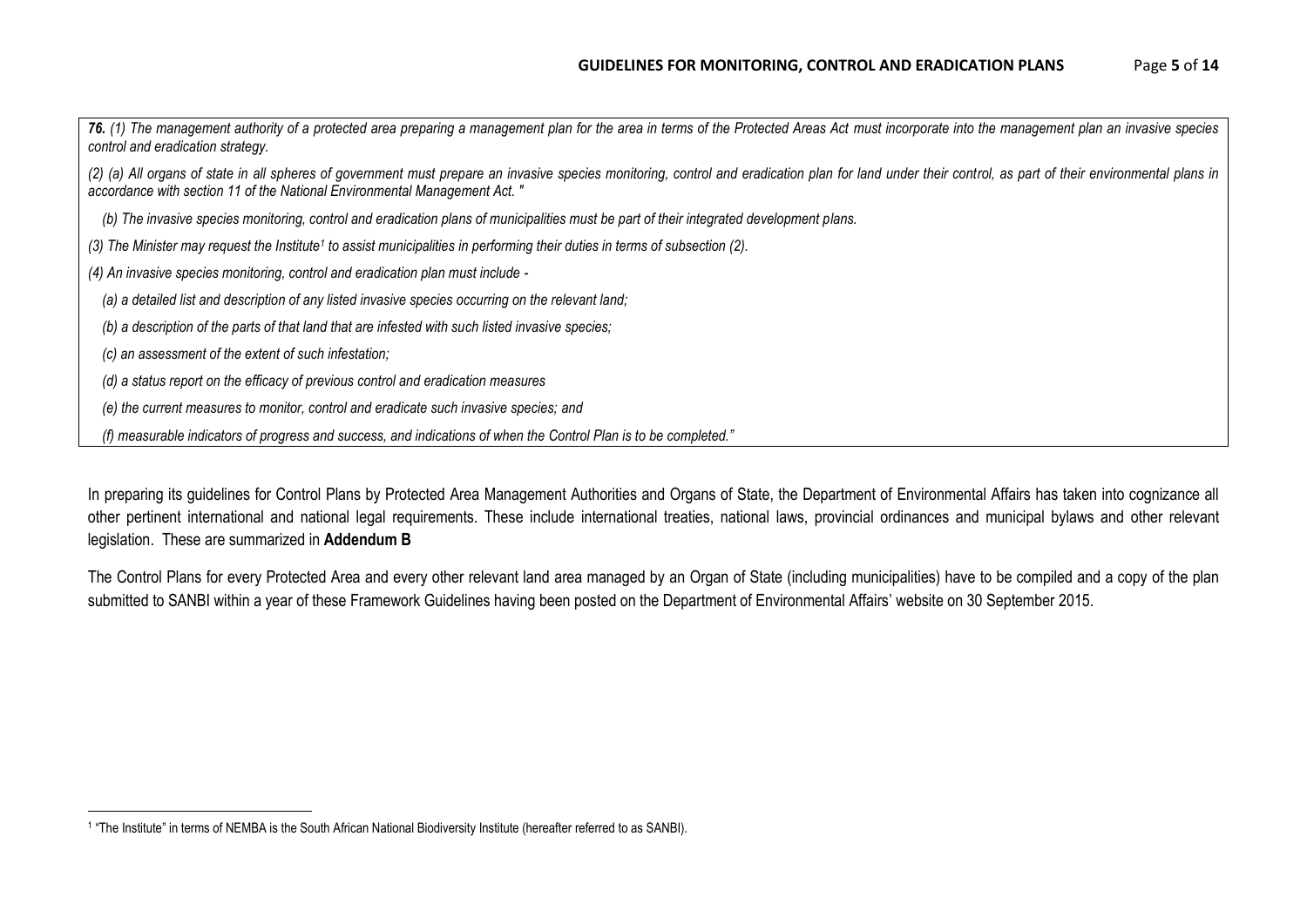#### **3. The Framework Guidelines**

#### *3.1 Map the parcels of land under the control of the Organ of State or Protected Area Management Authority, in management unit compartments*

A Protected Area Management Authority must map the Protected Area, and break it into logical management unit compartments. These compartments should be of a size and structure that allows for coherent management interventions. An example might be a quinary catchment area, or a riparian area, or a geographically coherent part of the Protected Area. All parts of the Protected Area should be mapped, and the Listed Invasive Species known to be in the compartment will be indicated in the accompanying table (see 3.2).

An Organ of State Management Authority should similarly map the land parcels under their control (i.e. those for whose management they are responsible), and break these into logical management unit compartments. They too should be of a size and structure that allows for coherent management interventions. Here an example might be a suburb in a municipality, or a riparian area.

#### *3.2 Compiling the List of Invasive Species for each management unit compartment*

The Managing Authorities must compile a comprehensive list of the Listed Invasive Species under Section 70(1) of NEMBA that occur on the relevant land area (see Annex 2 for the full list). These should follow the sequence of the Lists, and the authorities should indicate the (a) scientific name, (b) common name(s), (c) Category (i.e. 1a, 1b, 2, 3), (d) average density, (e) prioritization of each species, and (f) risk of potential invasion, in that management unit compartment. The Department of Environmental Affairs will provide a general description of each Listed Invasive Species on its website.

In terms if the average densities, the Department of Environmental Affairs recommends that the Management Authorities ascertain the extent of cover by each of the Listed Invasive Plant Species in a management unit, in terms of the percentage of land that is invaded by the species. For larger tree species, it is recommended that an estimate be given for the percentage canopy cover by each species on the land under their control in the management unit compartments. For herbaceous species, an estimate should merely be made of the percentage of land invaded by each species on the land under their control in the management unit compartments.

In terms of Listed Invasive Animal and Microbial Species, it is recommended that the Management Authorities indicate presence or absence in the management unit compartments, and (where possible) the estimated numbers..

In terms of the risk of invasion, it is recommended that Management Authorities indicate those Listed Invasive Species that are not currently known to be invading in a management unit compartment, but which have the potential to invade in the area (to aid early detection and rapid response).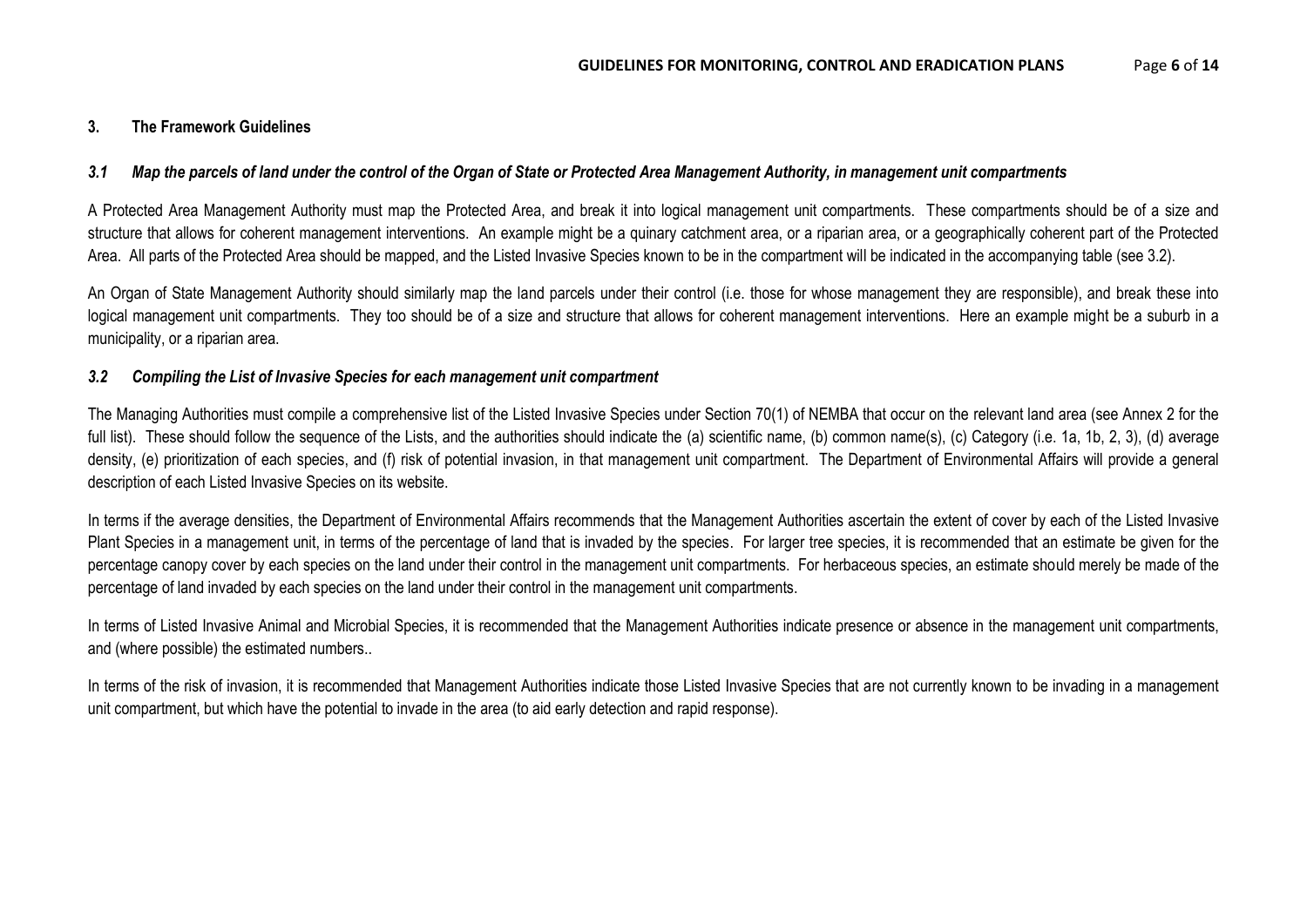For the major category of Listed Invasive Species, namely Terrestrial and Freshwater Plants (currently 379 species or groups of species out of the total of 559 listed over all groups of organisms), the Managing Authority should utilise the readily available distributional data included in the Southern African Plant Invaders Atlas<sup>2</sup> to create a list of known or likely Invasive Species for their particular area. For some of the more important woody plant invaders, a national mapping exercise has been done using remote sensing<sup>3</sup>.

#### *3.3 Describing the prioritization of the land parcels in the management unit compartments*

The Managing Authority should describe the parts of the relevant land area that are infested with the various Listed Invasive Species in a manner which aids the prioritization of their monitoring and control. This may relate to areas of high biodiversity importance, water security, risk of wild fires, erosion, siltation and flooding, and other similar indicators for prioritization. Management Authorities are referred to the indications of biodiversity and environmental assets within municipalities and protected areas, on the SANBI website.

#### *3.4 Assessing the extent of infestations*

The Managing Authority should estimate the extents of the infestations of each of the Listed Invasive Species that are known to be present in the relevant area. The estimates of extent are best expressed in quantitative terms such as "Square-kilometres infested" or "Hectares infested" or "Number of individuals" or "Square metres of plant cover". It is normally impossible to measure the extent of an infestation perfectly so that even the best measure will still be an approximation. It is always important to quantify the extent in such a way that different people will be able to repeat the quantification in the future and generate comparable measures such that they can see whether the infestation is expanding or contracting. The measurement of extent is also crucial to the calculation of (a) the severity of the impacts of the invasive species on the invaded area, and of (b) how much effort will be required to control the infestation.

In particular, the Managing Authority must indicate where clearing has taken place, and track the necessary follow-up clearing work that must be detailed and planned for.

#### *3.5 Reporting on the efficacy of previous control or eradication measures*

The Managing Authority must compile a section of the Control Plan in which a brief history of past efforts at controlling the Listed Invasive Species within the relevant land area for the management unit compartments is presented. This historical account should be based on the best available information (if there is no such information available the Management Authority must simply state this to be the case). The purpose of this section of the Control Plan is to ensure that lessons that have been learned in past control efforts are not simply lost, but instead are built upon to provide the best possible prospects of the success in the implementation of the current plan. The Department of Environmental Affairs will make available information on clearing work through its Working for Water programme, where appropriate.

 $\overline{\phantom{a}}$ <sup>2</sup> See http://www.arc.agric.za/arc-ppri/Pages/Weeds%20Research/Geographical-distribution-of-IAPs-in-southern-Africa-(SAPIA)-.aspx - To learn more about SAPIA see its newsletters at http://www.invasives.org.za/resources/sapia-news.html#2006

<sup>&</sup>lt;sup>3</sup> Kotzé, J.D.F., et al. (2010). National Invasive Alien Plant Survey. Report Number: GW/A/2010/21. Agricultural Research Council: Institute for Soil, Climate and Water, Pretoria.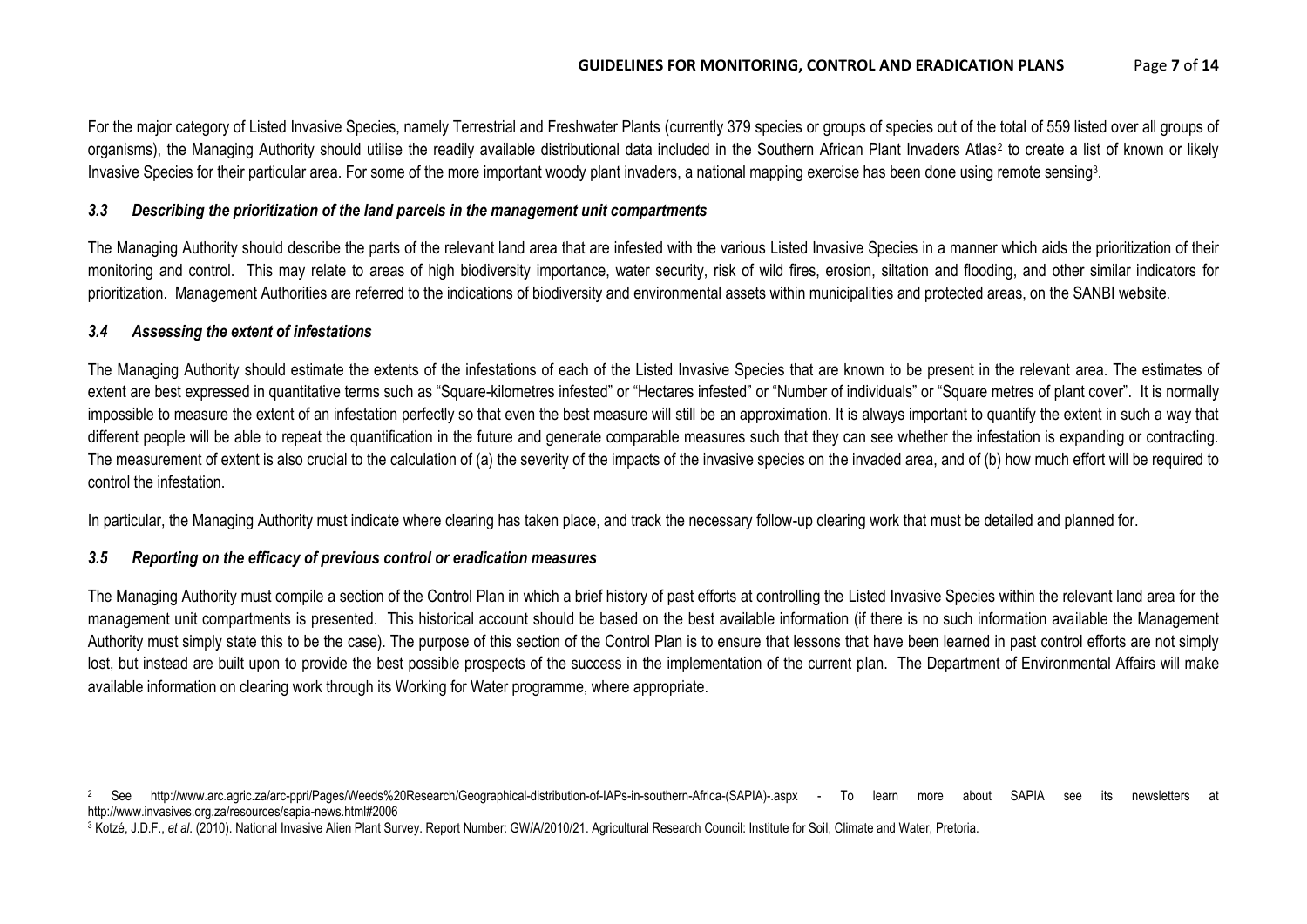#### *3.6 The current measures to monitor, control or eradicate Listed Invasive Species*

The most important section of the Control Plan is this section which details what is actually being done to limit the undesirable impacts of the Listed Invasive Species and what is being planned to be done in the near future in the relevant area. The Control Plan should be both as an annual plan of operation and for a minimum of five years.

Based on the size of the relevant area, the number of species of Listed Invasive Species present in the area, the characteristics of these species (including the severity of their known or predicted impacts and the ease with which they can be controlled) as well as the extent of their infestations, the first decisions that need to be made are (a) which of the Listed Invasive Species to prioritise for management and (b) what the objective of this management should be. In particular, one has to decide whether the Listed Invasive Species is still capable of being totally eradicated from the relevant area (this local eradication is termed "extirpation") and will be used in these Guidelines from here on) or whether the species is so well-established or so numerous in the relevant area (or in the relevant area's immediate vicinity such that reinvasion of the relevant area is extremely likely) that such extirpation is not feasible. In this latter case, which is generally the case for the majority of Listed Invasive Species (except for Category 1a species) in the majority of areas in which they are found, very important decisions have to be made as to (c) what quantifiable level of infestation of the relevant area by the Listed Invasive Species will be the target level for the control actions that are to be undertaken and (d) over how many years will it be planned to reach this target level.

Regardless of whether it is extirpation or control to below a specified level of infestation that is the agreed objective of the Control Plan, it is extremely important that a monitoring system be put in place. This monitoring should allow the Managing Authority to know (a) how the extent of the targeted Listed Invasive Species infestation is changing over time and (b) how well the management techniques being employed are working to kill or reduce the vigour of the targeted species. Ideally the monitoring system should also enable the Managing Authority to say how the desirable benefits (e.g. to the relevant area's biodiversity assets or to its ecosystem services, such as streamflow) are increasing in response to the control of the Listed Invasive Species.

Two crucial components of any effective Monitoring Programme are (a) the data storage system to ensure that the data generated by the monitoring activities are not lost and are readily accessible, and (b) the evaluation system that ensures that these monitoring data are analysed and then used to adapt the Control Plan in the light of the insights gained through this analysis if any such adaptation is necessary.

#### *3.7 The measurable indicators of progress and success, and indications of when the Control Plan is to be completed*

This section of the Control Plan must tabulate for each of the Listed Invasive Species or groups of species that is to be managed in the relevant area the indicators that are to be used to evaluate the success of the control programme.

In order for the progress of the plan to be accurately assessed, it is important that a timeline be created for the achievement of predetermined levels of each of these measurable indicators. For example, one might decide that by the end of Year 1 of the Listed Invasive Species Control Plan the canopy cover of Listed Invasive Plant Species in the relevant area will be reduced by 25% of its initial value, by 50% of this initial value by the end of Year 2, by 70% by the end of Year 3, and by 90% by the end of Year 4. One could also say that the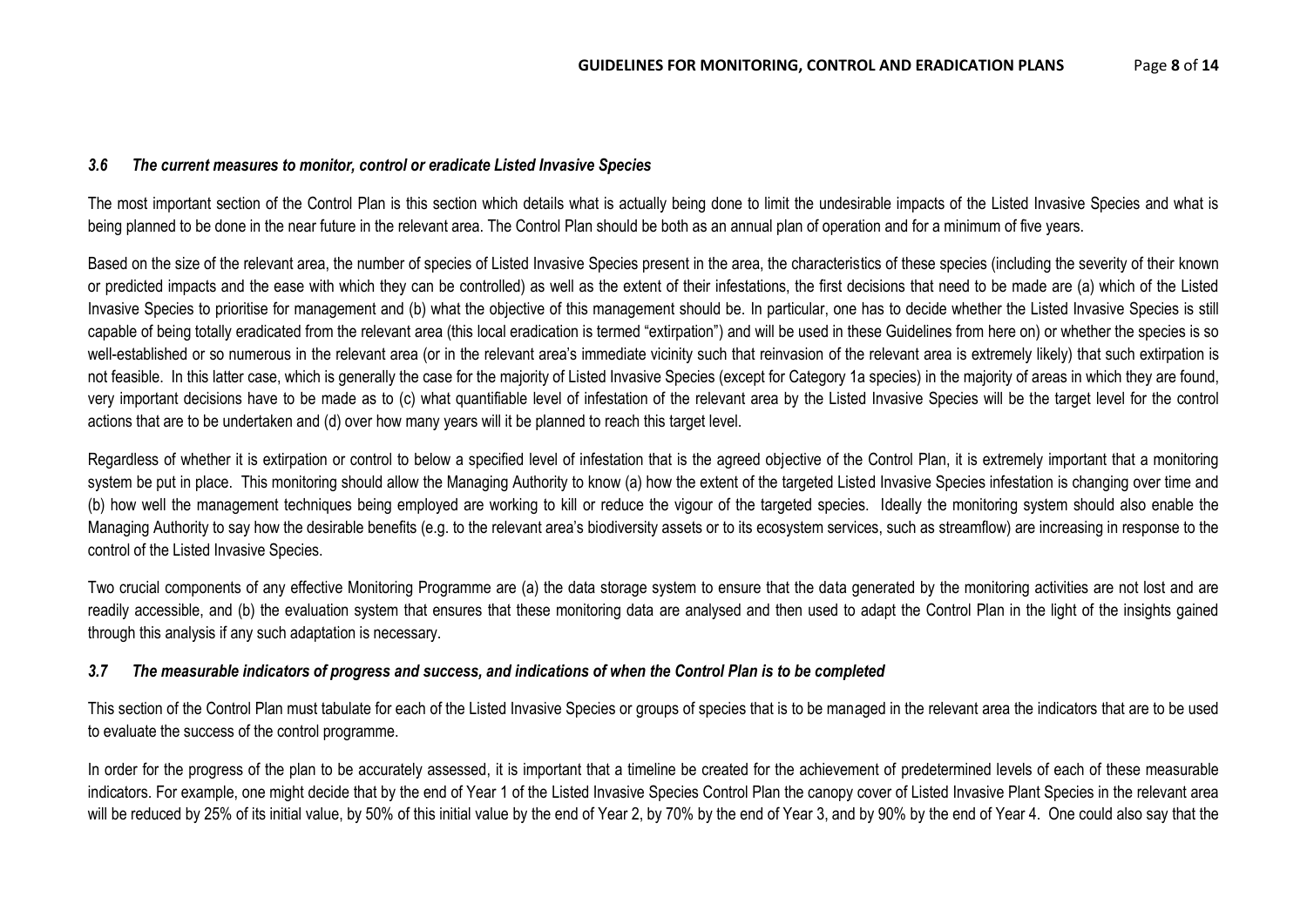final target level for this canopy cover reduction would be 95% and that this would be achieved by the end of Year 5. The achievement of this level would be considered to be indicative of a successful 5-year control programme, following which the relevant area would be considered "Cleared" and would be subjected only to low-level maintenance clearing for the indefinite future.

It is essential to include an indication of budget allocated and budget spent on Listed Invasive Species in each financial year, and an indication of the source(s) of the funding.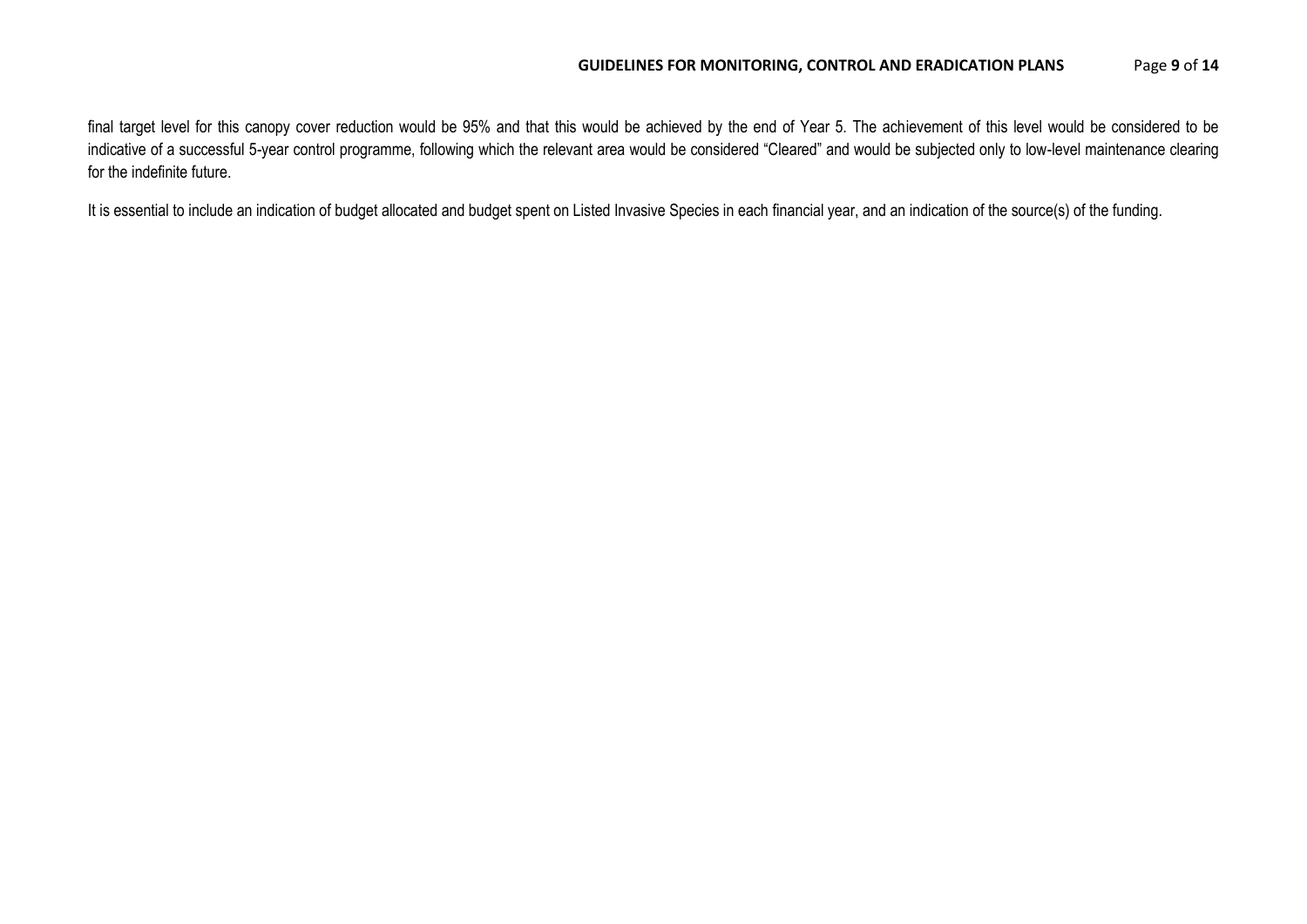## **Addendum A**

### **A Generalised Table of Contents for a Monitoring, Control and Eradication Plan**

The Control Plan should have a Table of Contents that will in general look something like the following (there will have to be local adaptations to cater for particular unique aspects of the land parcel and/or the type of Listed Invasive Species being managed):

#### **1. Executive Summary**

An overview of the key points in the Control Plan of the Protected Area or Organ of State;

#### **2. Introduction**

 $\overline{a}$ 

The land parcel under the control of the Protected Area or Organ of State; key vulnerabilities to invasion (e.g. water, fire, biodiversity); risks of invasions; regulation of invasives on adjacent private land; management history; and, current management objectives<sup>4</sup>.

#### **3. Maps of the Management Unit Compartments in land under the control of the Protected Area or Organ of State**

Each management unit compartment that makes up the land under the control of a Protected Area or Organ of State, must be depicted in a map, A legend must indicate the scale of the map, and other information that makes specific management options possible (e.g. erf numbers; the size of the land in hectares).

#### **3. A Table of Listed Invasive Species in each Management Unit Compartment**

The table of Listed Invasive Species for each management unit compartment should indicate the (a) scientific name, (b) common name(s), (c) Category (i.e. 1a, 1b, 2, 3), (d) level of invasion (i.e. estimated percentage cover) for plants, or estimated numbers of animals, or presence of microbes), (e) prioritization of each species, and (f) risk of potential invasion, in that management unit compartment. An example is given in the table below.

<sup>4</sup> The appropriate IAS Management Strategy and hence IAS Management Plan will depend to a large extent on the land parcel's overall management objectives, e.g. a National Park will have a very different IAS strategy and IAS management plan to those of a road reserve or of a military training ground.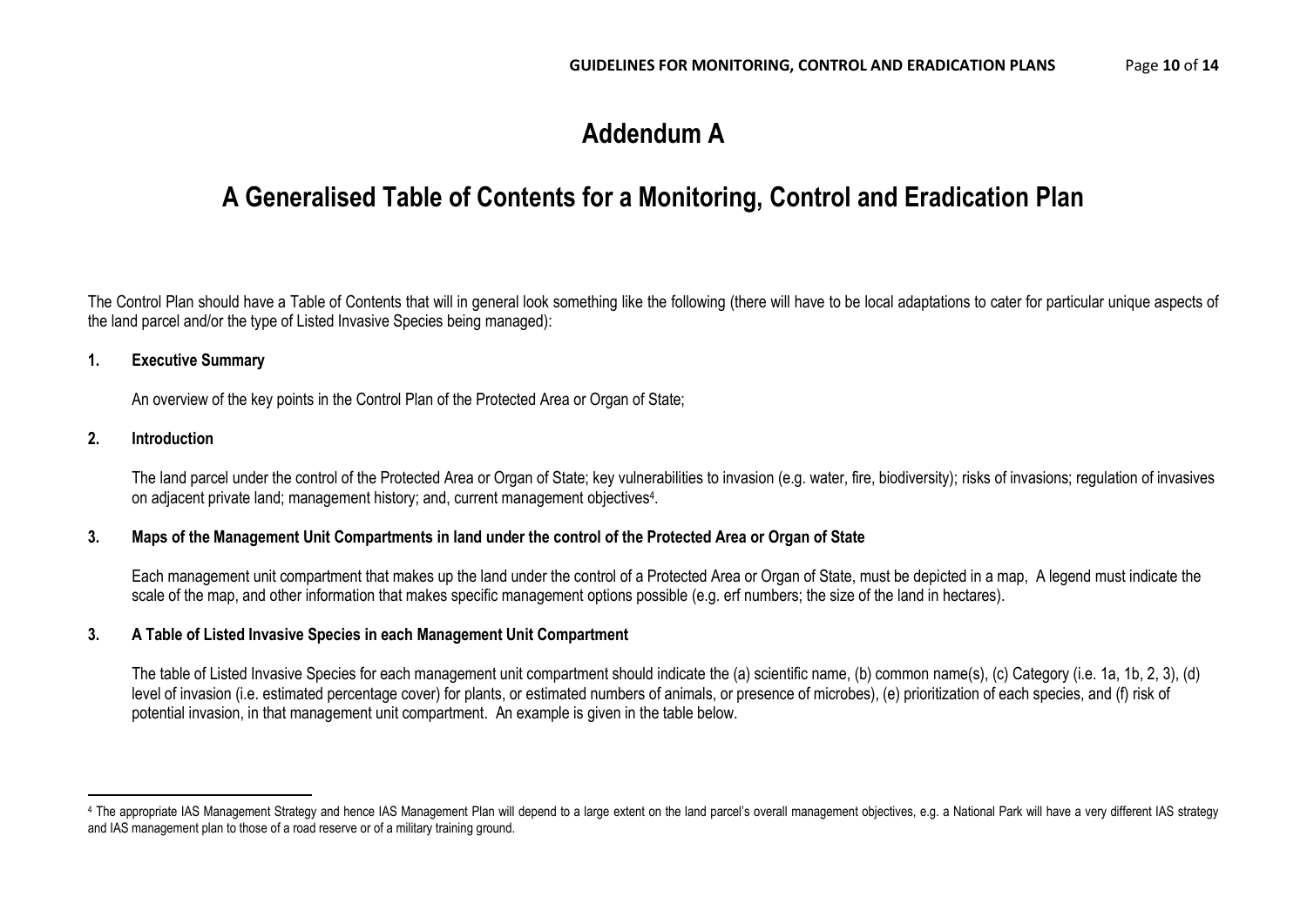| Group        | Species name        | Common name         | <b>NEMBA Category</b> | <b>Estimated % cover</b>        | <b>Prioritization (/10)</b> | <b>Risk of Invasion</b> |
|--------------|---------------------|---------------------|-----------------------|---------------------------------|-----------------------------|-------------------------|
| Plants       | Acacia mearnsii     | <b>Black wattle</b> | 2 but 1(b) here       | 30%                             | High (8)                    | n/a                     |
|              | Chromolaena odorata | <b>Triffid Weed</b> | 1(b)                  | 0%                              | Low $(0)$                   | High                    |
| <b>Birds</b> | Anas platyrhynchos  | <b>Mallard Duck</b> | 2 but 1(b) here       | Up to 40 specimens <sup>5</sup> | Medium (4)                  | n/a                     |
| etc.         |                     |                     |                       |                                 |                             |                         |

Table 3.1: The Listed Invasive Species in Management Unit Compartment X:

The Managing Authority must indicate where clearing has taken place, and track the necessary follow-up clearing work that must be detailed and planned for.

It is also important to bear in mind that some of the listed species are not regulated in specific circumstances. For example, large specimens of listed gums trees do not need to be cleared in certain urban circumstances. This should be clear from the Lists in **Addendum B**.

#### **4.** *Describing the prioritization of the land parcels in the Management Unit Compartments*

The Managing Authority must describe the parts of the relevant land area that are infested with the various Listed Invasive Species in a manner which aids the prioritization of their monitoring and control. This may relate to areas of high biodiversity importance, water security, risk of wild fires, erosion, siltation and flooding, and other similar indicators for prioritization. Management Authorities are referred to the indications of biodiversity and environmental assets within municipalities and protected areas, on the SANBI website.

#### *5. Reporting on the efficacy of previous control or eradication measures*

 $\overline{\phantom{a}}$ 

The Managing Authority must compile a section in the Control Plan in which a brief history of past efforts at controlling the Listed Invasive Species within the management unit compartments of the relevant land area is presented. This historical account should be based on the best available information (if there is no such information available the Management Authority must simply state this to be the case). The purpose of this section of the Control Plan is to ensure that lessons that have been learned in past control efforts are not simply lost, but instead are built upon to provide the best possible prospects of the success in the implementation of the current plan. The Department of Environmental Affairs will make available information on clearing work through its Working for Water programme, where appropriate.

| Group        | <b>Species name</b> | Common name         | <b>Past Control Efforts</b>                           | Nature of records                                                    |
|--------------|---------------------|---------------------|-------------------------------------------------------|----------------------------------------------------------------------|
| Plants       | Acacia mearnsii     | Black wattle        | Controlled since 2002 – infestation halved since then | Data from files of Working for Water Project carried out in the Land |
|              |                     |                     | now mostly regeneration from seedbank                 | Parcel                                                               |
|              | Chromolaena odorata | <b>Triffid Weed</b> | Unknown                                               | Not yet definitely recorded – only suspected ex SAPIA                |
| <b>Birds</b> | Anas platyrhynchos  | <b>Mallard Duck</b> | Not controlled vet in the Land Parcel                 | Personal Communication from Municipal Manager                        |
| etc.         |                     |                     |                                                       |                                                                      |

Table 5.1: History of past control of Listed Invasive Species in the Land Parcel

<sup>5</sup> The Biennial Coordinated Waterbird Counts administered by the Animal Demography Unit of the University of Cape Town (see http://cwac.adu.org.za/).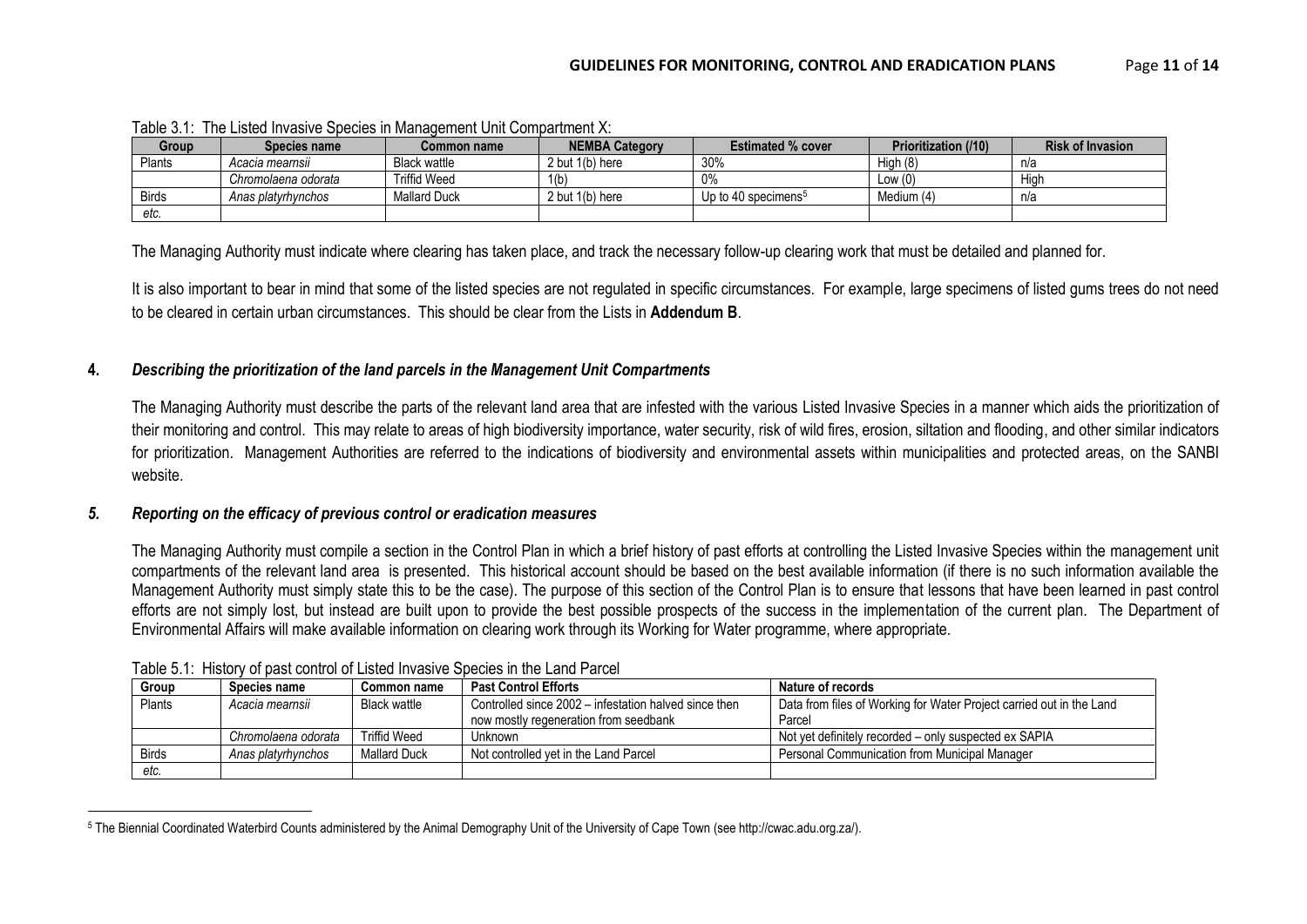#### **7. Targets and timelines for the Control Plan**

It is vital that clear objectives are set for Control Plans, and that this is done from the outset. These will need to be modified on an ongoing basis, owing to the propensity of invasive species to spread and grow, as well as the biosecurity risk of new invasive species coming into the area. It is also likely that climate change will alter the invasiveness of species already in the area. Moreover, certain invasive species have a "lag time" (sometimes called, "long fuse, big bang"), staying non-invasive for a long period before exploding as new invasives in an area.

A Control Plan should ideally begin with a goal or goals. Moreover, the goals should be "SMART", management will be guided by goals that are SMART – i.e.

**Specific (the nature and level of the performance required must be clearly identified);** 

**M**easureable (the indicators chosen must be meaningful, easily understood and measurable);

**A**ssignable (who will carry out the actions?);

**R**ealistic (what can realistically be achieved, given the available resources?); and,

**T**ime-bound (the timeframe for the achievement of goals must be clear)."

| Group         | Species name           | Common<br>name      | <b>Specific Goal</b>                                       | <b>Measurable Goal</b>                                                                                                                                                          | <b>Assignable Goal</b>                                                                          | <b>Realistic Goal</b>                                                                                                                    | <b>Time-bound Goal</b>                                                                                                                          |
|---------------|------------------------|---------------------|------------------------------------------------------------|---------------------------------------------------------------------------------------------------------------------------------------------------------------------------------|-------------------------------------------------------------------------------------------------|------------------------------------------------------------------------------------------------------------------------------------------|-------------------------------------------------------------------------------------------------------------------------------------------------|
| <b>Plants</b> | Acacia mearnsii        | <b>Black wattle</b> | Reduce total area<br>infested to less than<br>100 ha.      | Area systematically cleared to<br>less than 100 ha.                                                                                                                             | Work to be done<br>through EPWP Wage<br>Incentive, managed by<br>the Parks & Gardens<br>Branch. | Budget secured to ensure<br>that approximately 100 ha<br>of invading black wattles<br>can be cleared per year by<br>the EPWP team.       | Infestation down to 400 ha by<br>end of Year 1; 300ha by end of<br>Year 2; 200 ha by end of Year<br>3; to less than 100 ha by end<br>of Year 4. |
|               | Chromolaena<br>odorata | Triffid Weed        | Local extirpation<br>within first season of<br>its arrival | Early detection surveys of the<br>entire land parcel at least once<br>a year and the immediate<br>removal of all establishing<br>plants before the species can<br>flower        | Managed by Early<br>Detection capacity<br>through EPWP.                                         | Major communication drive<br>to ensure land-owners<br>help with the early<br>detection of the species in<br>the area.                    | Annual assessments and<br>reports on findings. Immediate<br>treatment of any incursions of<br>triffid weed,                                     |
| <b>Birds</b>  | Anas<br>platyrhynchos  | <b>Mallard Duck</b> | Local extirpation of<br>existing population                | Entire population to be<br>captured within first six months<br>of the programme and<br>removed. Annual surveillance<br>and immediate removal of any<br>new arrivals thereafter. | Work to be undertaken<br>by Parks & Gardens<br>staff.                                           | Careful engagement with<br>public to gain<br>understanding of need for<br>this action. Staff capacity<br>and training to do the<br>work. | Removal in first six months.<br>Annual surveys thereafter.                                                                                      |
| etc.          |                        |                     |                                                            |                                                                                                                                                                                 |                                                                                                 |                                                                                                                                          |                                                                                                                                                 |

|  |  | Table 7.1 SMART goals for the control of Listed Invasive Species in the Management Unit Compartment: |
|--|--|------------------------------------------------------------------------------------------------------|
|  |  |                                                                                                      |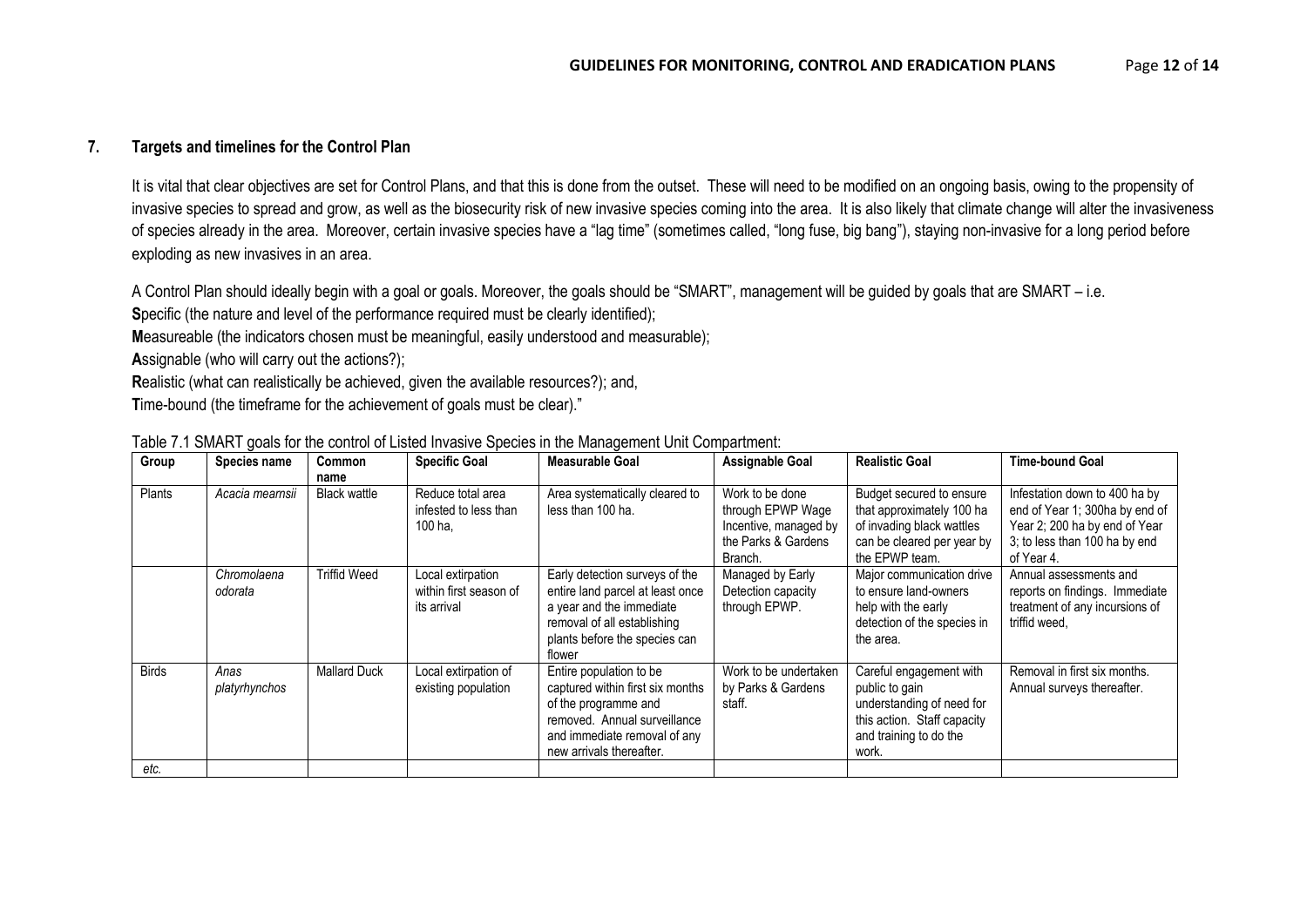It is important to set time-bound goals over the medium-term. A Control Plan should firstly be an annual plan of operation. This is because of the strong likelihood of the spread and growth of invasives in parts of the area that cannot be cleared; the possible introduction of new invasive species; the modification of the problems posed by invasive species through a wild fire, or through flooding that impacts on riparian areas; climate change influences, and other uncontrolled variables.

As practical as it is to work within the challenges of an annual plan of operation, there must be medium- and long-term planning, capacity building, advocacy, research, budgeting and other planned interventions.

#### **8. Responsibilities and reporting requirements of the Control Plan**

Linked to the SMART goals should be an outline of the staff capacity for the Control Plan; the reporting lines and the reporting frequency (e.g. what is required in terms of monthly reports, annual reports, five-yearly assessments, etc.). Without this being well (and clearly) established at the outset of the control programme, there can be no accountability for the success (or failure) of the programme.

#### **9. The Methods to be employed in the Control Plan**

 $\overline{\phantom{a}}$ 

In section 7.4 of the template, control methods are to be described. A range of different management practices should be strategically combined to achieve the goals of management. The strategic combination of all available and appropriate methods may optimise the prospect of achieving stated goals. Guidance with respect to best control methods will be provided through the Working for Water Programme, on the Department of Environmental Affairs' website<sup>6</sup>.

| Group        | Species name        | <b>Common name</b>  | <b>Control Methods</b>                                                                                                                           | <b>Source for Control methodology</b>                                                                                |  |  |
|--------------|---------------------|---------------------|--------------------------------------------------------------------------------------------------------------------------------------------------|----------------------------------------------------------------------------------------------------------------------|--|--|
| Plants       | Acacia mearnsii     | <b>Black wattle</b> | Chainsaw removal of large trees with immediate arboricide<br>treatment of cut stumps. Knapsack spraying of coppice and<br>seedling regeneration. | Working for Water Programme's approved methods for the<br>control of Acacia mearnsii.                                |  |  |
|              | Chromolaena odorata | <b>Triffid Weed</b> | Manual removal of all young plants found, ensuring all<br>roots are removed.                                                                     | Working for Water Programme's approved methods for the<br>control of Chromolaena odorata.                            |  |  |
| <b>Birds</b> | Anas platyrhynchos  | <b>Mallard Duck</b> | Walk-in/Swim-in duck traps followed by euthanasia of all<br>captured birds.                                                                      | Provincial Conservation Agency to provide traps and expertise.<br>Removal to be in accordance with humane standards. |  |  |
| etc.         |                     |                     |                                                                                                                                                  |                                                                                                                      |  |  |

Table 9.1: Methods to be employed for the control of Listed Invasive Species in the Land Parcel

Note that the control methods may include biological control, fire, suppression by indigenous or other vegetation, predation, chemical control, mechanical control, labourintensive clearing, and the use of heavy machinery.

<sup>6</sup> See also Wittenberg, R & Cock, MJW (2001). Invasive alien species: A toolkit of best prevention and management practices. CAB International, Wallingford, UK.